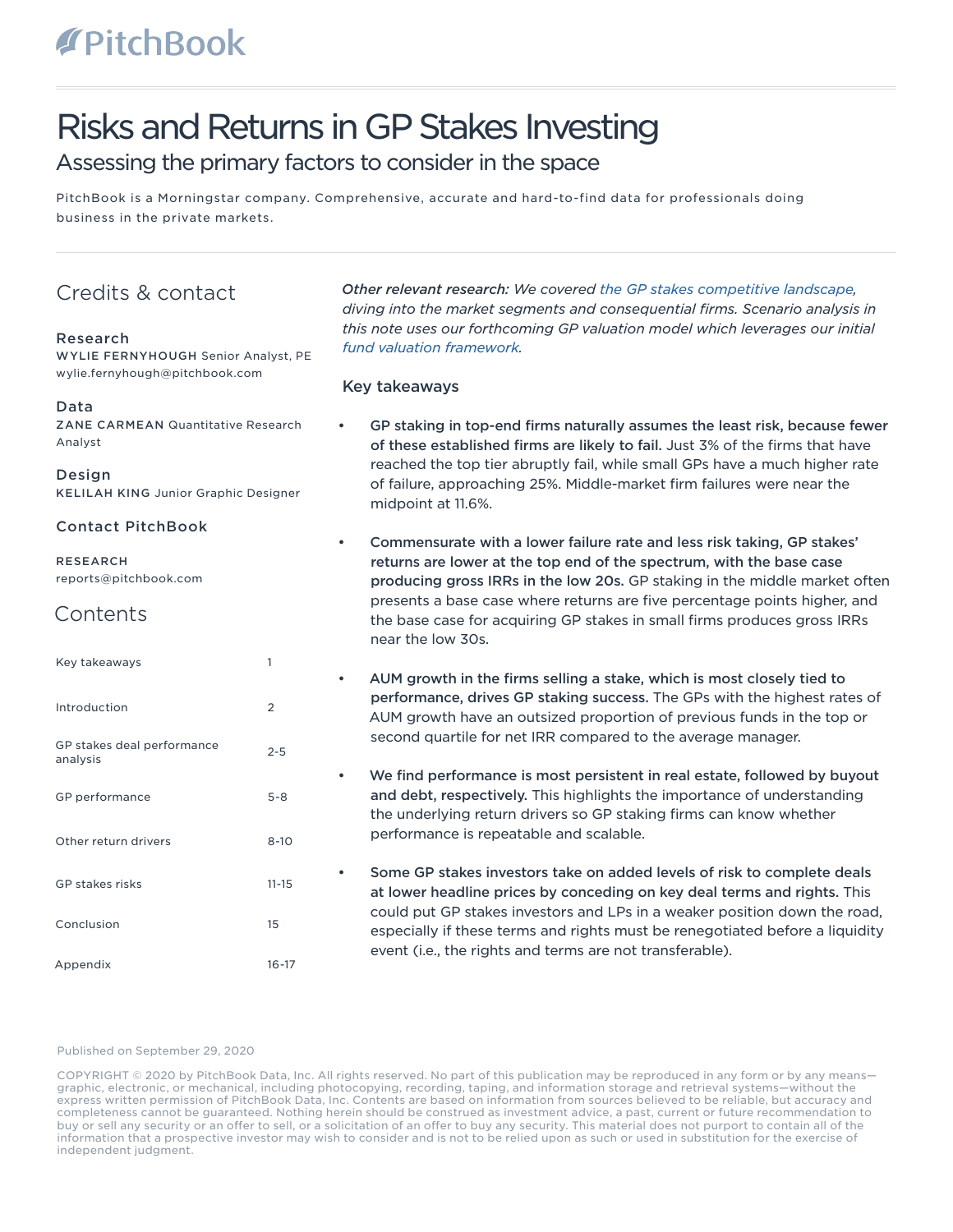# Introduction

As GP stakes managers continue to close on minority stakes transactions and as capital continues to pour into GP staking funds at a breakneck pace, LPs are looking to quantify the risk-and-return tradeoffs in this burgeoning segment of the PE market. Many LPs know private capital AUM is expected to continue swelling over the next decade and that GP stakes deals are structured to deliver a near 1x gross MOIC even in a downside scenario. This report seeks to quantify these points and delineate key drivers of risk and return while running a scenario analysis on GP stakes returns.

### GP stakes deal performance analysis

While private capital AUM has grown at a steady rate over the past decade, individual GPs often experience varied results. Some GPs go on to grow AUM by 2.5x in a decade, whereas AUM for others remains flat. A manager's AUM growth is so important because it can mean the difference between a 5.0x-plus gross MOIC or a 1.5x gross MOIC on a GP stakes investment. To quantify outcomes for GP growth, we broke private capital firms that were active between 2006-2010 into size cohorts: top end, middle market, and small.1 The results compare their fundraising totals for the 10 years prior to their inclusion in one of these size cohorts to their 10-year fundraising total after that point. We used fundraising rather than AUM because many smaller managers do not list accurate enough AUM changes over time.

We did not find the ensuing results too surprising. GP staking firms targeting top-end managers face virtually no risk of them failing, while nearly onequarter of small managers do not go on to raise another fund. However, we see that these managers are the most likely to see explosive growth, with 16.6% of them seeing a 3x-plus jump in fundraising in the next decade on a forward-looking basis. This data also illustrates that nearly 60% of the topend GPs go on to see positive fundraising growth, while just over 40% of small and spinout managers experienced record fundraising upticks.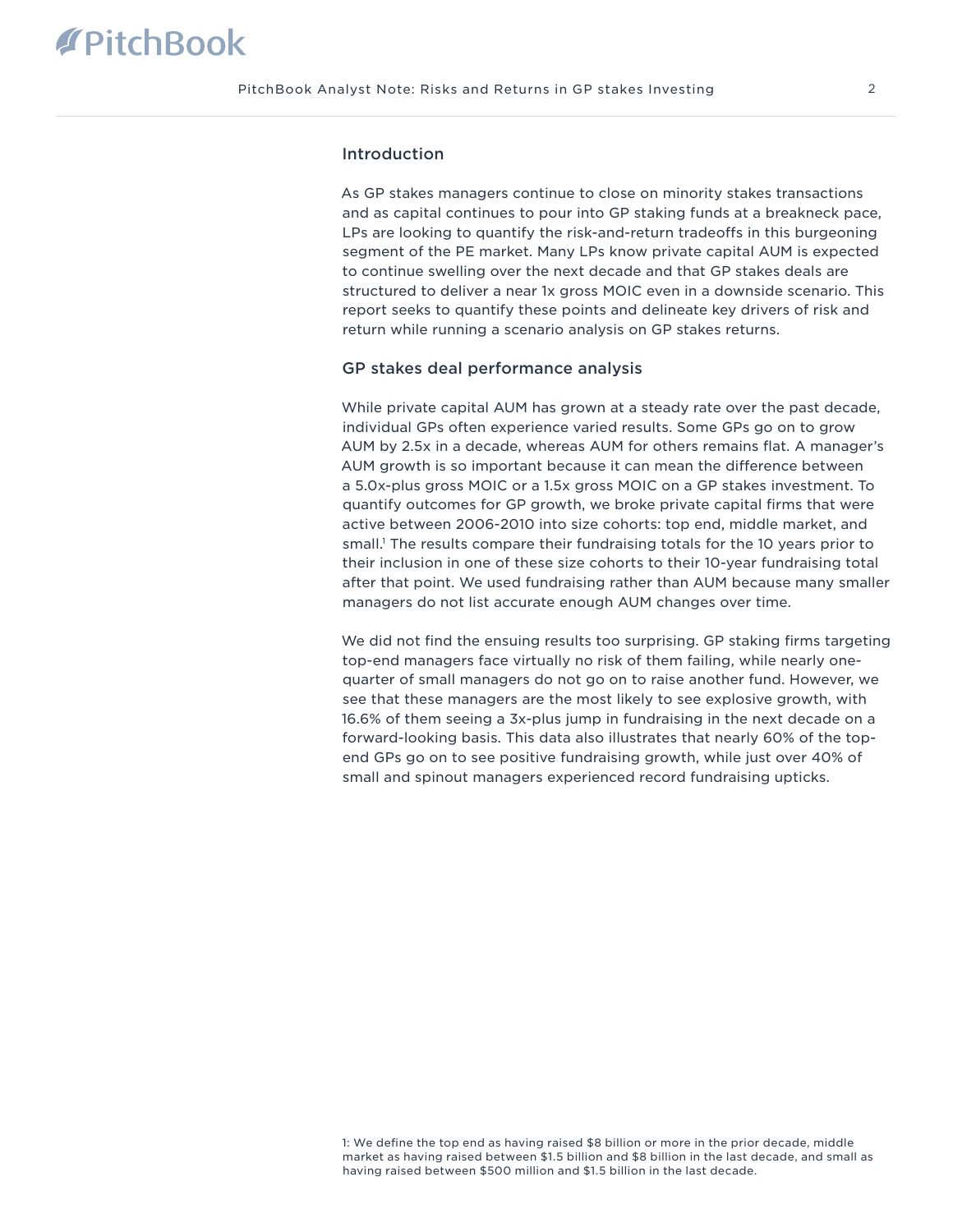

Figure 1. Difference in total capital raised for target GPs\* in the decades prior to and following activity in 2006 and 2010

Source: PitchBook | Geography: Global \*As of September 2, 2020

With a firmer understanding of the fundraising/AUM growth scenarios and corresponding probabilities, we used our forthcoming GP valuation model to project GP stakes returns based on each scenario. We modeled potential outcomes from taking equity stakes in hypothetical buyout managers across five scenarios—out of business, no growth, low growth, base case, and a bull case—across our three size buckets, top end, middle market, and small. An appendix attached at the end of this research report details all the pertinent assumptions for each scenario.

As one would expect, top-end GP staking often exhibits a slightly lower return profile with less volatility, while pursuing stakes in smaller GPs can produce higher returns but assumes more risk, on average. Even in "no growth" situations, where a GP's AUM remains approximately flat into perpetuity, GP staking firms targeting middle market and small or spinout managers can hit gross IRRs between the mid-teens to the low 20s. Additionally, with multi-year seller financing and securitization financed dividends, GP staking portfolios with top-end and middle-market firms may deliver even higher IRRs and quicker payback periods, though the eventual DPI and MOIC would remain largely unaffected. These assumed returns are also calculated on an unlevered basis, similar to other growth equity deals, which helps derisk these investments compared to traditional PE investments and provide higher paybacks in worst case scenarios.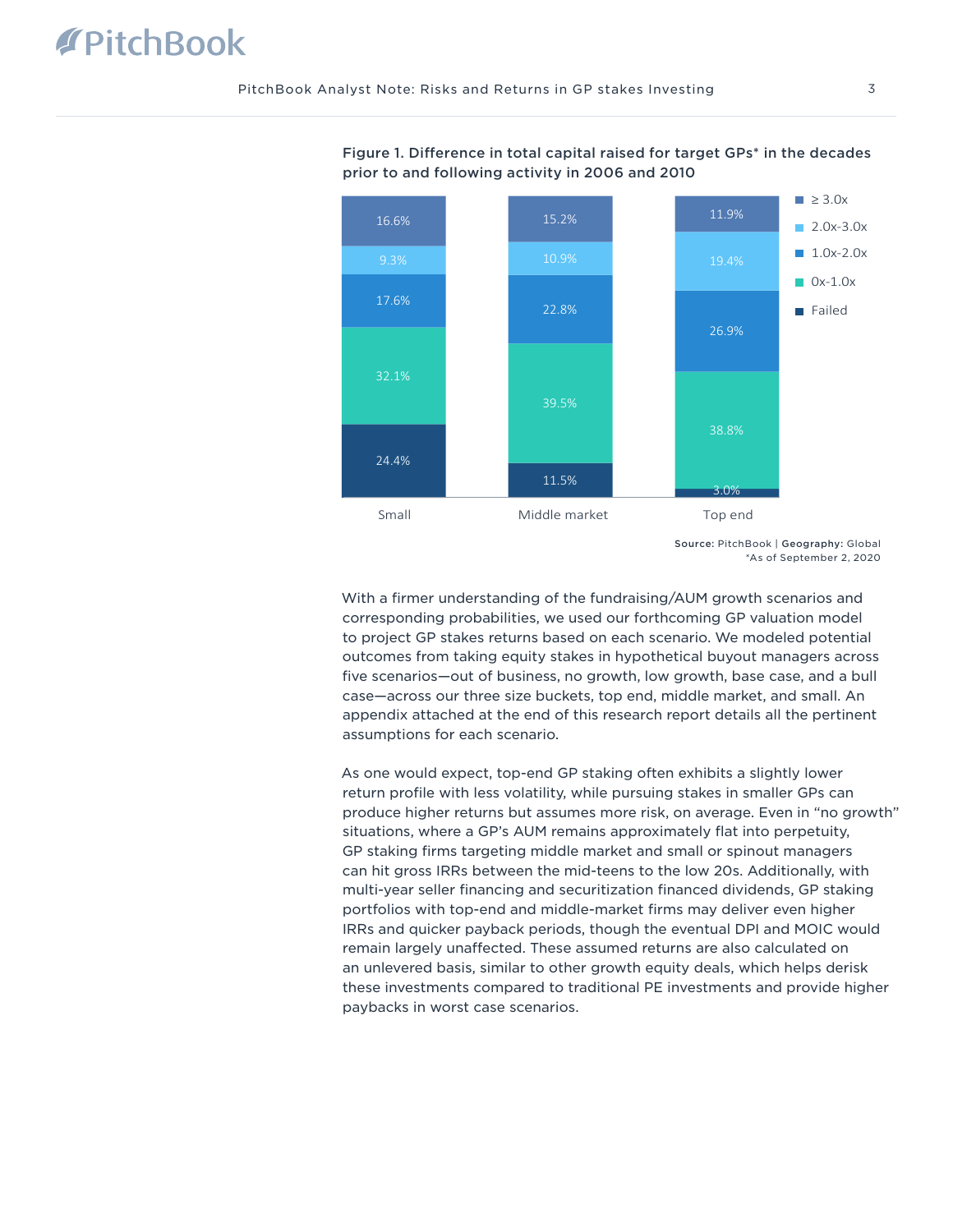### Figure 2. GP stakes gross return scenario analysis

| <b>GP size</b>   | <b>Metric</b>        | <b>Firm failure</b> | No growth  | Low growth | <b>Base case</b> | <b>Bull case</b> |
|------------------|----------------------|---------------------|------------|------------|------------------|------------------|
| Top end          | Scenario probability | 3.0%                | 38.8%      | 26.9%      | 19.4%            | 11.9%            |
|                  | <b>Gross IRR</b>     | $-14.2%$            | 10.7%      | 18.2%      | 21.2%            | 24.2%            |
|                  | Gross DPI            | 0.68x               | 1.03x      | 1.46x      | 1.65x            | 1.85x            |
|                  | <b>Gross MOIC</b>    | 0.68x               | 1.84x      | 3.01x      | 3.77x            | 4.84x            |
|                  | Gross DPI breakeven  | N/A                 | 11.8 years | 8.8 years  | 8.3 years        | 8.0 years        |
|                  | Gross average yield  | 8.9%                | 12.2%      | 16.0%      | 17.8%            | 19.8%            |
|                  | Scenario probability | 11.6%               | 39.9%      | 22.7%      | 10.7%            | 15.1%            |
|                  | <b>Gross IRR</b>     | $-3.1%$             | 15.2%      | 22.8%      | 26.2%            | 29.8%            |
| Middle<br>market | Gross DPI            | 0.92x               | 1.41x      | 2.07x      | 2.36x            | 2.68x            |
|                  | <b>Gross MOIC</b>    | 0.92x               | 2.25x      | 3.75x      | 4.96x            | 6.86x            |
|                  | Gross DPI breakeven  | N/A                 | 9.25 years | 6.5 years  | 6.3 years        | 6.3 years        |
|                  | Gross average yield  | 9.9%                | 14.5%      | 20.4%      | 23.2%            | 26.4%            |
| Small            | Scenario probability | 24.3%               | 32.1%      | 17.7%      | 9.3%             | 16.6%            |
|                  | <b>Gross IRR</b>     | 8.8%                | 21.6%      | 28.7%      | 32.2%            | 35.4%            |
|                  | Gross DPI            | 1.28x               | 2.03x      | 3.03x      | 3.57x            | 4.17x            |
|                  | <b>Gross MOIC</b>    | 1.28x               | 2.94x      | 4.77x      | 6.64x            | 9.04x            |
|                  | Gross DPI breakeven  | 5.3 years           | 5.0 years  | 5.0 years  | 5.0 years        | 4.8 years        |
|                  | Gross average yield  | 11.4%               | 18.4%      | 27.2%      | 32.4%            | 38.3%            |

Source: PitchBook

*Note: Assumes a 12-year holding period. The other relevant assumptions are in the appendix section. Gross average yield is a simple average of the investment's gross quarterly cash yield in Years 1-12. We use the quarter's cash inflows divided by the stake's purchase price.*

Manager selection plays a major part in GP stakes investing. GP staking firms can improve their outcomes by avoiding the underperforming managers and/or by investing in the quickest-growing firms. To visualize how powerful manager selection is, we compared four scenarios in the accompanying table, which serves as a probability-weighted return analysis using the scenarios and probabilities listed in Figure 2, a scenario in which the GP stakes firm avoids the bottom 10% of outcomes, a scenario in which the GP stakes firm avoids the bottom 25% of outcomes, and a scenario in which the GP staking investor avoids all "firm failure" and "no growth" outcomes. While top-end GP staking scenarios see marginal difference, GP staking firms targeting small and spinout managers can boost performance by nearly five percentage points by avoiding bottom-quartile outcomes.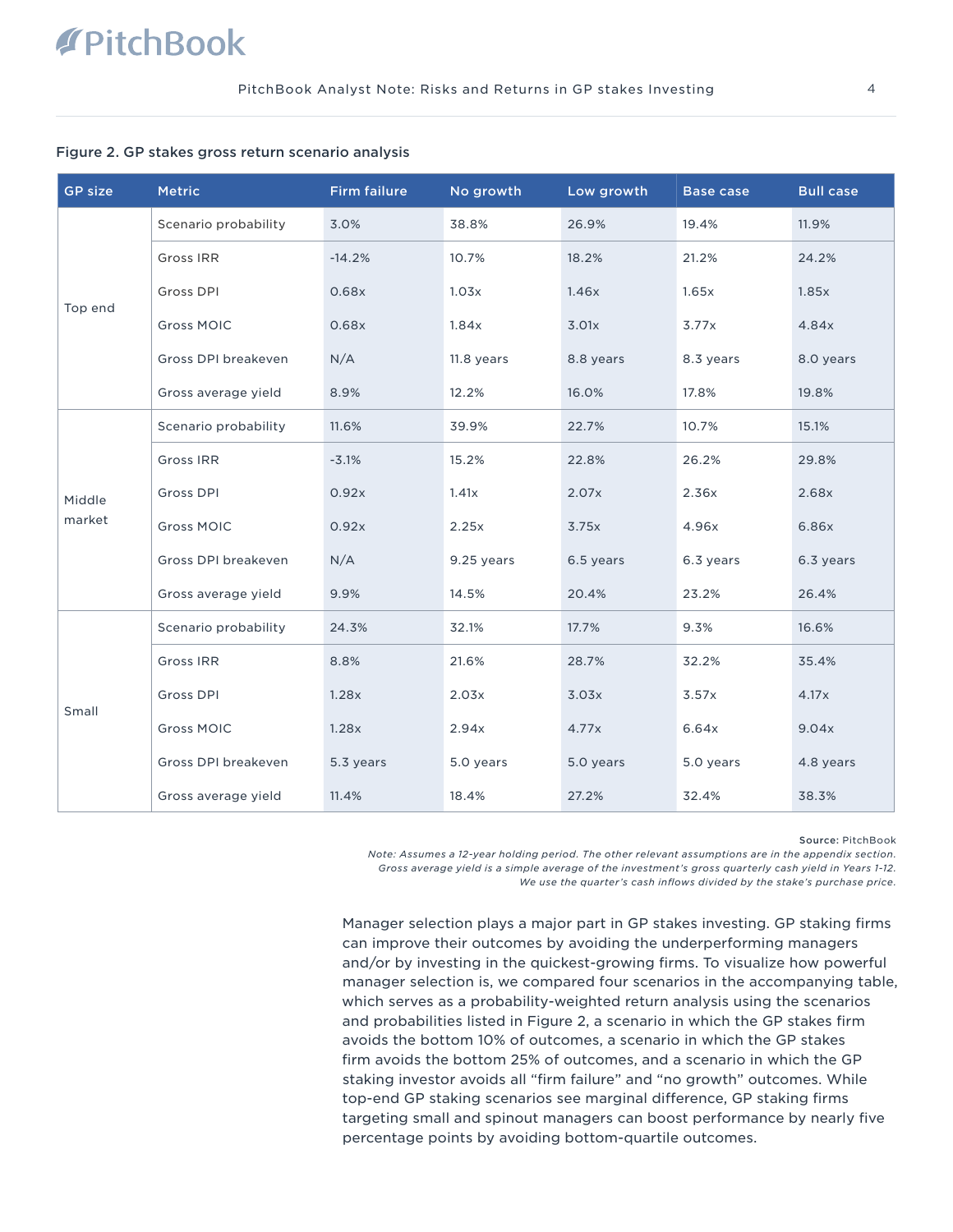While historical data would lead us to believe GP staking firms should achieve the probability-weighted returns, we believe their returns will be higher. First, the act of selling a stake inherently means the GP intends to be around for the long haul and reinvest in their business by raising the GP commitment and/or expanding strategy offerings. The act of selling a minority equity stake may also help institutionalize and push ownership down the organizational structure, helping with employee retention and diminishing the risk of key employees leaving. Furthermore, poorly performing managers—the ones who are unlikely to remain in business are also unlikely to receive offers from GP stakes firms. However, if private market AUM growth slows in the coming decade, returns could be lower.

### Figure 3. GP stakes probability-weighted returns scenarios

| <b>GP size</b>   | <b>Metric</b>       | Probability weighted | <b>Returns without</b><br>worst 10% | <b>Returns without</b><br>worst 25% | <b>Returns avoiding</b><br>"no growth" or<br>"firm failure"<br>cases |
|------------------|---------------------|----------------------|-------------------------------------|-------------------------------------|----------------------------------------------------------------------|
| Top end          | <b>Gross IRR</b>    | 15.6%                | 17.0%                               | 18.2%                               | 20.4%                                                                |
|                  | Gross DPI           | 1.35x                | 1.40x                               | 1.47x                               | 1.60x                                                                |
|                  | <b>Gross MOIC</b>   | 2.85x                | 3.00x                               | 3.23x                               | 3.64x                                                                |
|                  | Gross DPI breakeven | 9.8 years            | 9.6 years                           | 9.2 years                           | 8.4 years                                                            |
|                  | Gross average yield | 15.1%                | 15.5%                               | 16.2%                               | 17.4%                                                                |
|                  | Gross IRR           | 18.2%                | 20.5%                               | 22.0%                               | 25.7%                                                                |
|                  | Gross DPI           | 1.80x                | 1.89x                               | 2.00x                               | 2.32x                                                                |
| Middle<br>market | <b>Gross MOIC</b>   | 3.42x                | 3.70x                               | 4.02x                               | 4.99x                                                                |
|                  | Gross DPI breakeven | 7.8 years            | 7.7 years                           | 7.4 years                           | 6.4 years                                                            |
|                  | Gross average yield | 18.8%                | 19.7%                               | 20.6%                               | 22.9%                                                                |
| Small            | Gross IRR           | 23.0%                | 24.6%                               | 27.6%                               | 32.0%                                                                |
|                  | Gross DPI           | 2.52x                | 2.66x                               | 2.93x                               | 3.58x                                                                |
|                  | <b>Gross MOIC</b>   | 4.22x                | 4.55x                               | 5.18x                               | 6.80x                                                                |
|                  | Gross DPI breakeven | 5.0 years            | 5.0 years                           | 4.9 years                           | 4.9 years                                                            |
|                  | Gross average yield | 22.9%                | 24.1%                               | 26.6%                               | 32.5%                                                                |

Source: PitchBook

*Note: Assumes a 12-year holding period. The other relevant assumptions are in the appendix section.*

# GP performance

### *Fund performance and AUM growth*

Using this framework for GP fundraising distributions, we sought to understand how important a GP's fund performance was to the firm's overall success at growing assets. While healthy performance is important to growing assets, the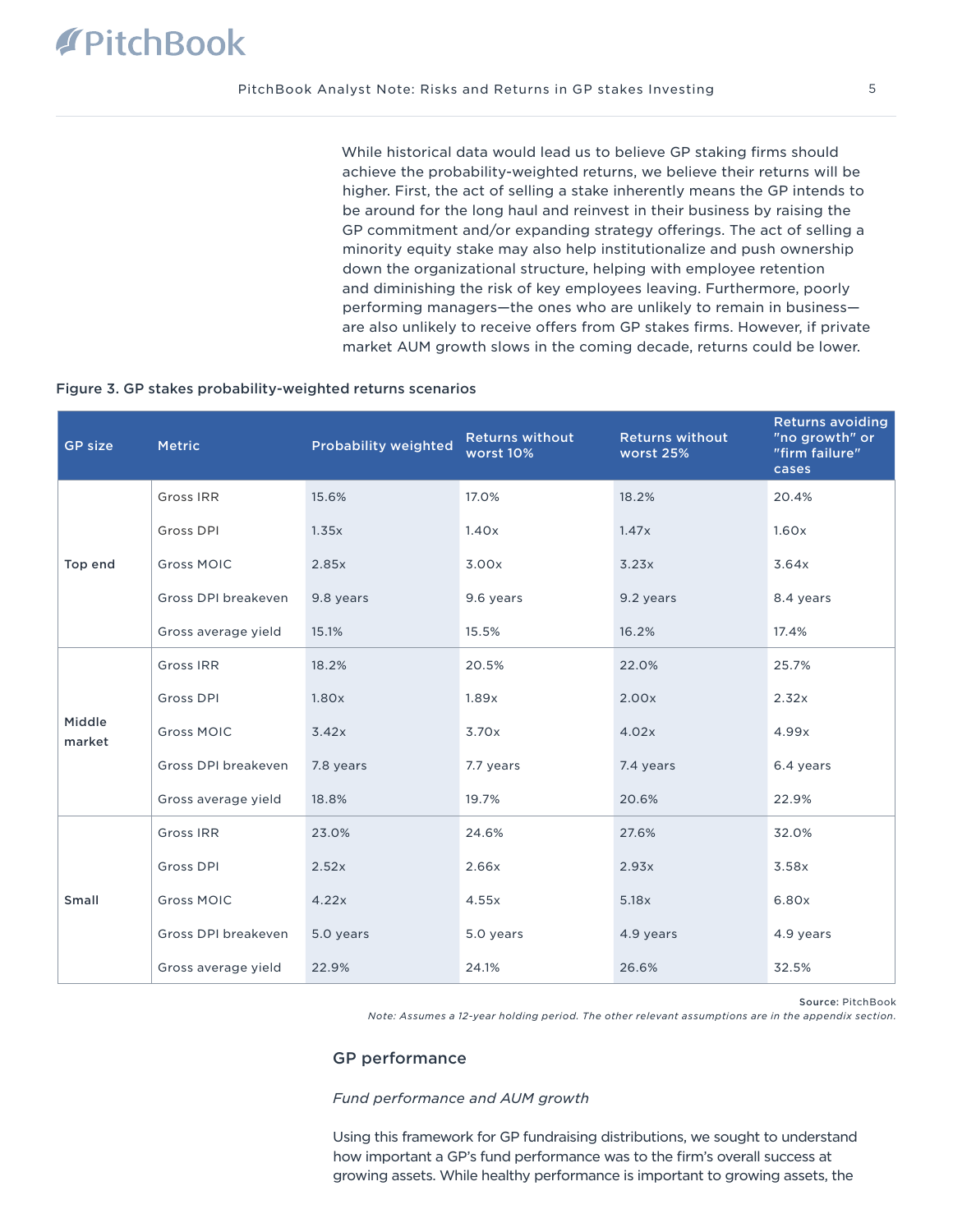main thing that stands out is how detrimental bottom-quartile funds can be for the longevity of a GP. Bottom-quartile funds made up 45% or more of the funds that GPs raised before failing. We also noticed that top- and second-quartile fund performance are essential to sustained AUM growth, but less so the larger a manager becomes. Top-end GPs in the most successful fundraising cohort saw 39.5% of funds in the bottom two quartiles, while the top fundraising cohort for middle-market GPs saw 35.8% of funds in the bottom two quartiles and just 16.8% for small managers. While performance is important to becoming a top-end firm, growth from that point is more likely predicated on past performance, performance consistency, the IR team, and LP relationships than producing top-quartile funds.

# Figure 4. Fund IRR quartiles by fundraising growth bucket



\*Fundraising data as of September 2, 2020; fund performance data as of December 31, 2019

### *Performance assumptions*

Underlying performance assumptions drive the expected carry values but also influence step-up projections and more. Overestimating performance presents a substantial risk to GP stakes investments, which is why most GP staking firms project diminishing outperformance into the future. GP stakes investors need to be certain that any level of GP outperformance is not just defensible long term, but that the strategy is scalable as well if the GP is planning to grow. Some GP strategies require smaller fund sizes to remain competitive and cannot produce differentiated performance with massive funds. GP stakes firms often perform a bottoms-up, performance disaggregation analysis, which breaks out the underlying performance drivers for a GP—such as organic growth, inorganic growth, cost cutting, etc.—to better understand how their past performance was achieved. This can help GP stakes investors understand how a GP creates value and whether their past performance was due to skill or happenstance.

While there is some performance persistency in private markets, top-quartile managers do not always remain top-quartile, just as bottom-quartile managers do not always remain at the bottom. To see how performance persistence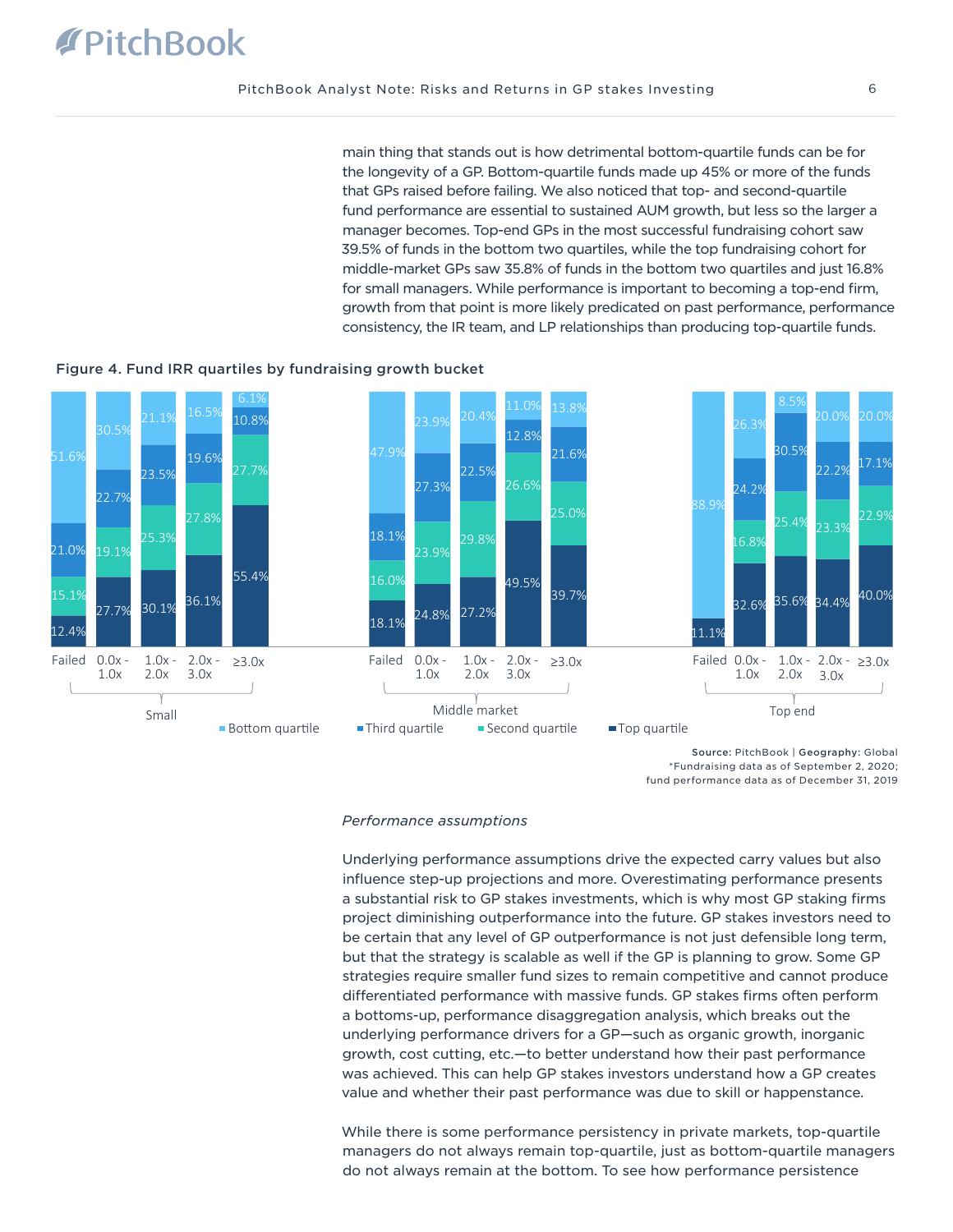differs by strategy, we compared the persistence of net IRR quartiles for buyout, real estate, and debt managers. We found that performance was slightly more persistent in real estate, where 50% of top-quartile managers stayed in the top quartile, followed by buyout, and lastly debt, where 40% of top-quartile managers had top-quartile successor funds. This indicates that GP staking firms need to be extra cautious when choosing private debt managers because there appears to be less repeatable alpha in the space—perhaps due to the lower dispersion of returns in fixed income more generally—compared to buyout or real estate. We also see that performance persistence diminishes with size, likely indicating that some strategies are not scalable.





Source: PitchBook | Geography: Global \*As of December 31, 2019



 $\blacksquare$  Top quartile  $\blacksquare$  Second quartile  $\blacksquare$  Third quartile  $\blacksquare$  Bottom quartile

Source: PitchBook | Geography: Global \*As of December 31, 2019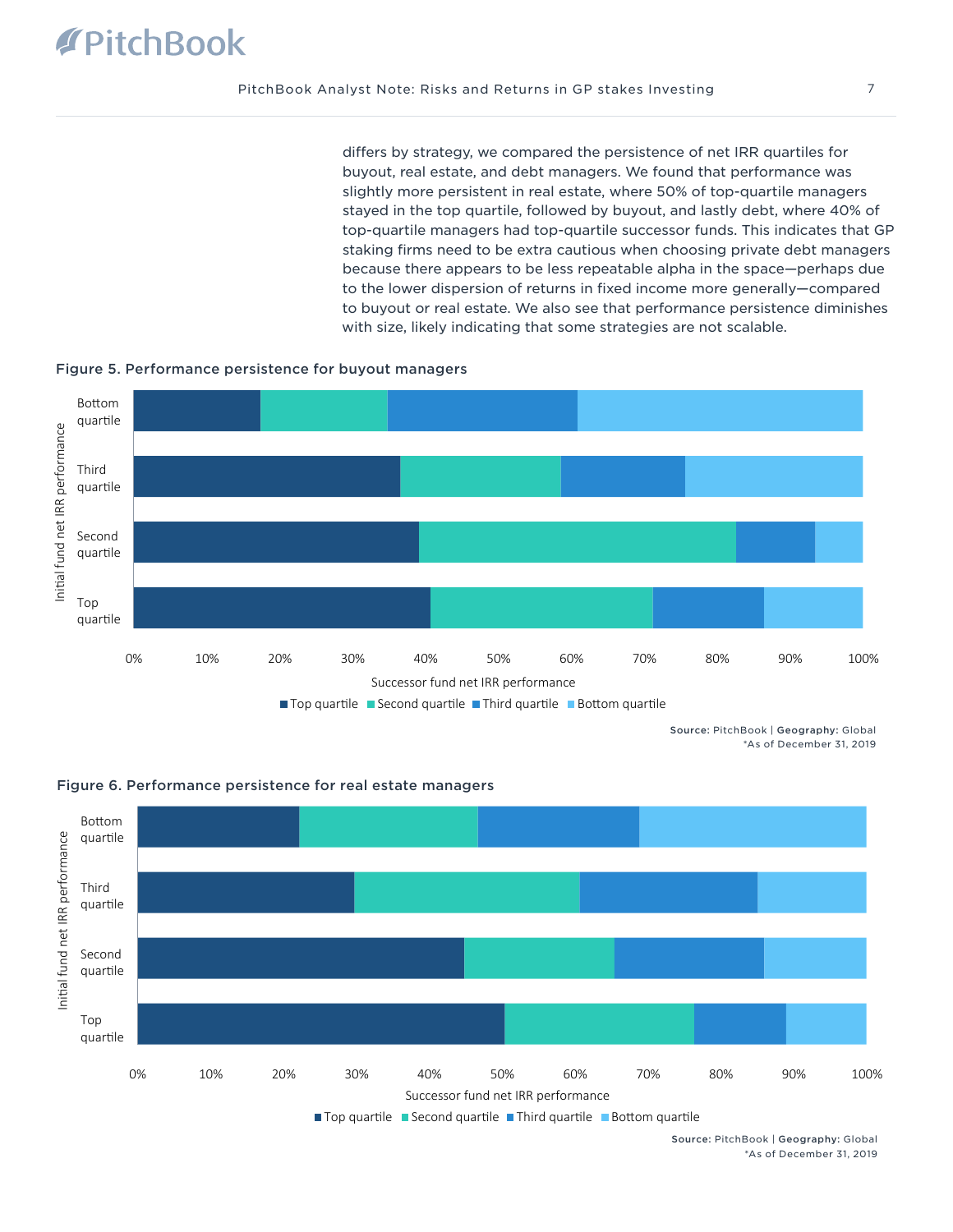# **TPitchBook**





Source: PitchBook | Geography: Global \*As of December 31, 2019

### Other return drivers

While a GP's performance can make or break a GP staking deal, everything that goes along with well-performing GPs—including higher step-ups, expansion of strategy offerings, and more—really drives AUM growth and GP stakes deal returns. Top-performing firms typically achieve higher stepups and grow AUM more quickly. We looked at median fund step-ups for buyout funds by the previous fund's quartile and found a massive disparity between top-performing funds and bottom-quartile funds. In fact, we found that most bottom-quartile fund managers, especially for small GPs, do not go on to raise another fund. Additionally, the disparity between top-quartile and top-decile—in terms of step-up size, not related to fund performance is massive, with the top-decile step-ups coming in almost twice as high as the top quartile. This again illustrates how much manager selection can propel returns for GP stakes investors. We see a healthy variation in size as well, with larger GPs typically seeing smaller step-ups over time. This makes intuitive sense and affirms that GP stakes investors cannot simply rely on straight-line projections from previous fund step-ups going forward.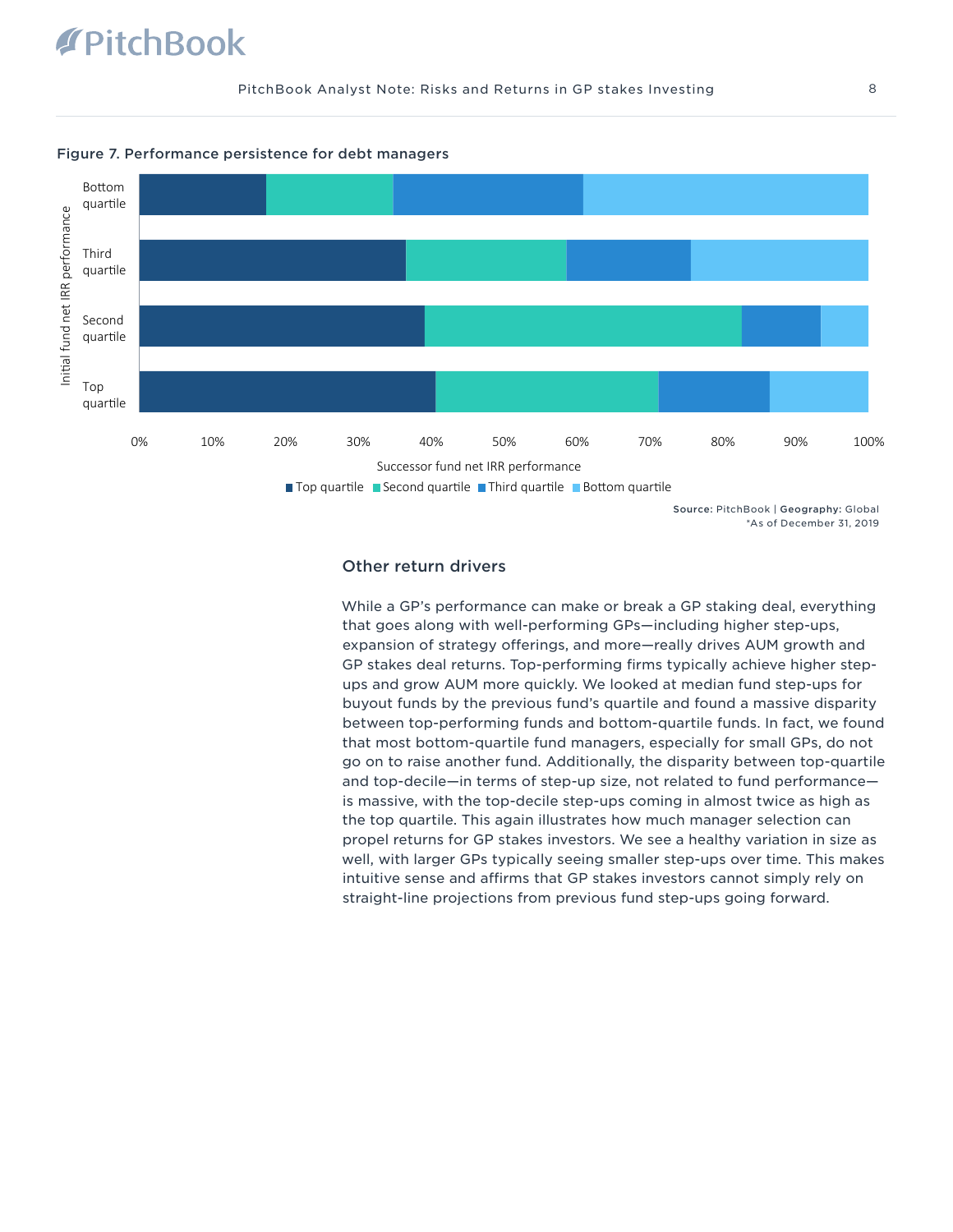

### Figure 8. Fund step-ups by predecessor fund performance

Performance of predecessor fund

Source: PitchBook | Geography: Global \*Fundraising data as of September 2, 2020; fund performance data as of December 31, 2019



# Figure 9. Quartile distribution of step-ups by GP size

*Note: The quartiles listed are in reference to step-up sizes rather than previous fund performance.*

Beyond step-ups, the amount of time that a GP takes between fundraises and the number of its strategy offerings can meaningfully alter a GP's AUM growth. The time between funds is a frequently glossed over assumption that can have profound effects on a GP's valuation. For example, shortening the time between funds from five years to four can result in a 25% lift to AUM, all else equal. We find that large managers need less time between funds, and GP stakes investors may want to account for this in forward projections. Larger managers have typically invested multiple funds, meaning their investment process is honed, and the larger GPs tend to have more developed investment teams capable of quickly deploying capital.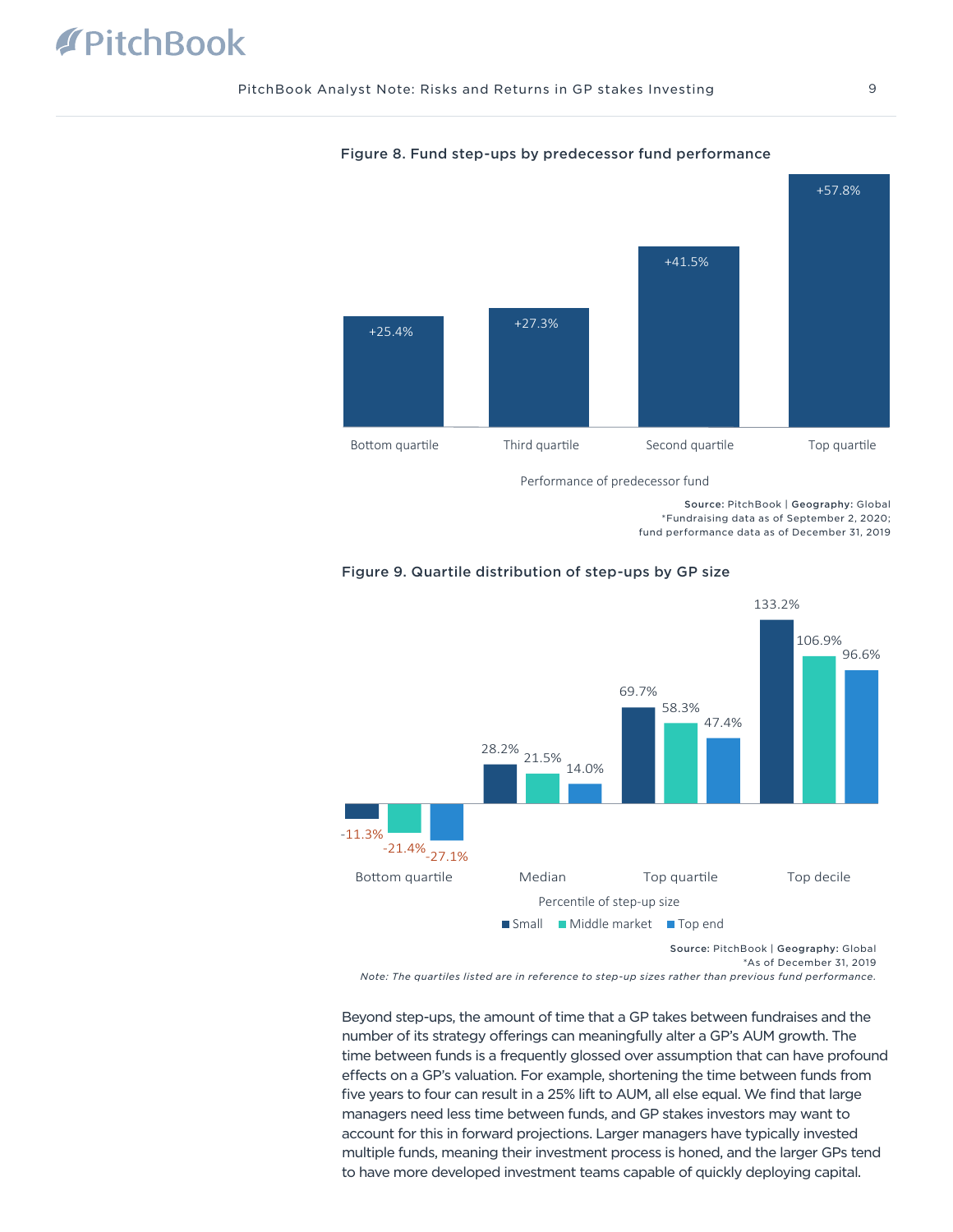

Figure 10. Time between funds (years) for GPs by GP size

Strategy expansion is typically reserved for the top-end GPs, though some middle-market firms may offer additional strategies after hitting a couple billion dollars in AUM. Not only does expanding to additional strategies help boost AUM, but it also stabilizes a firm and makes a GP less reliant on a single strategy. One recent example of a GP launching a new fund after selling a stake is Leonard Green & Partners. The firm closed on a \$2.75 billion middle-market fund—its first buyout fund other than its flagship strategy—alongside its larger \$12.0 billion flagship fund in 2019. This expansion followed the sale of a minority equity stake to Blackstone in 2017. Another example is Francisco Partners, which launched a credit strategy in 2020 after selling a stake to Blackstone and Petershill in 2018.

## Figure 11. Number of fund strategies by GP size



Source: PitchBook | Geography: Global \*As of September 2, 2020

*The quartiles listed are in reference to the number of strategies a GP offers rather than previous fund performance.*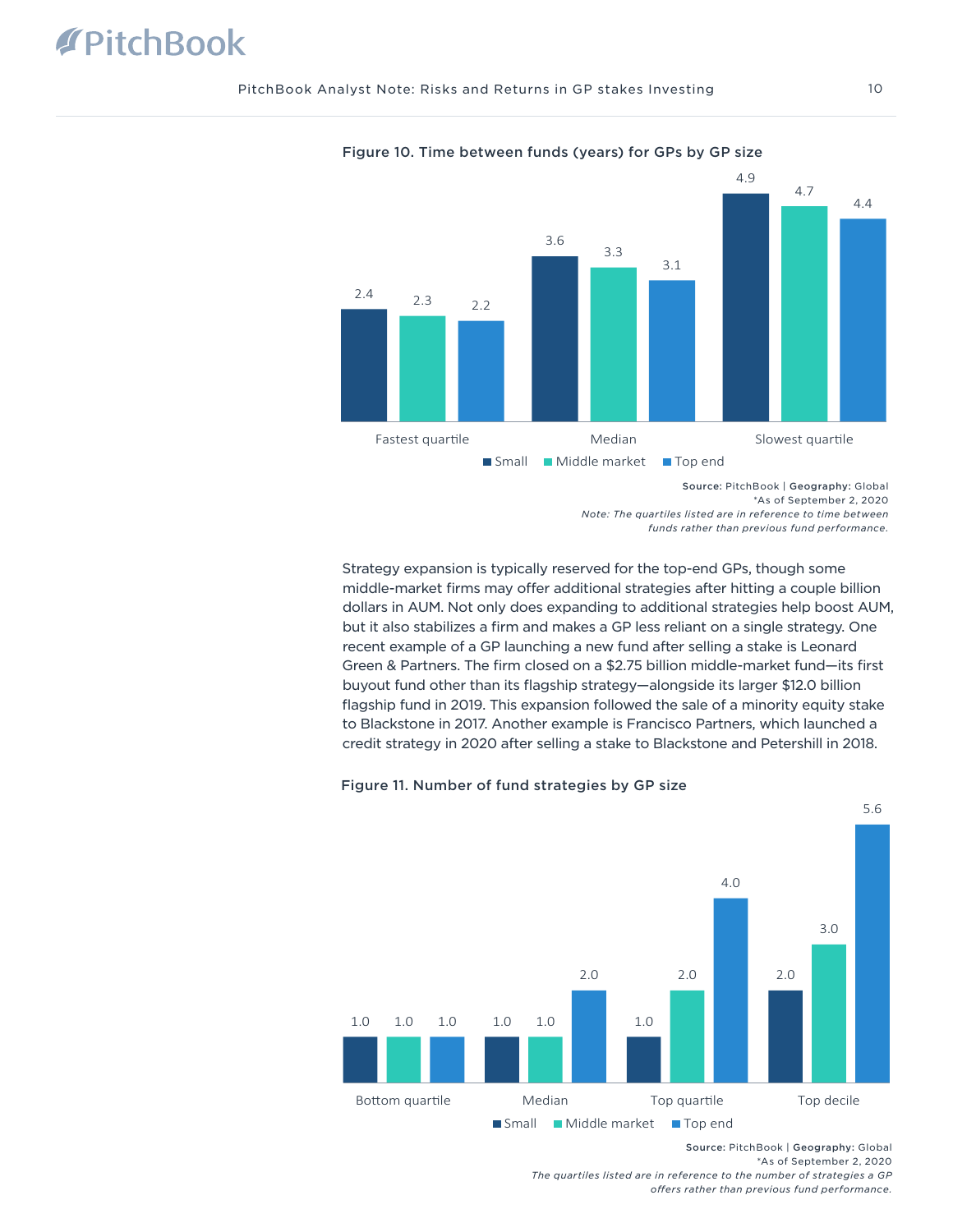# GP staking risks

### *Investing in GPs that fail*

GP staking firms face many risks, but investing in GPs that fail can be the most consequential regarding fund performance erosion. Looking at our fundraising analysis, we found that nearly a quarter of any given small or spinout managers have not gone on to raise another fund. This failure rate is massive compared to the 3.0% we see in top-end managers. For added context, no top-end GP has failed in nearly 20 years, the last time being in the early 2000s when the top two top-end managers produced four bottomquartile funds each.

GPs go under for any number of reasons, but performance appears to be the largest cause. A poorly performing fund at a firm with an established track record, such as Silver Lake, will likely be excused by LPs, but for a GP managing its third or fourth fund, bottom-quartile performance can be an existential experience. Partner exits can also cause younger firms to fail. These young GPs are often led by one or two founding partners and often struggle to keep going if one decides to leave because of internal strife, health reasons, better offers, or other issues.



11.5%

Small Middle market Top end

24.4%





Source: PitchBook | Geography: Global

3.0%

\*As of September 2, 2020

Source: PitchBook | Geography: Global \*Fundraising data as of September 2, 2020; fund performance data as of December 31, 2019

Buying a stake in a manager that ends up going out of business is rare though. Employment agreements and financial incentives most often persuade managers to stick around, especially after selling a stake. However, even when a firm does go out of business, the loss for GP staking investors is less than one may expect because the contractually obligated management fees often come close to recouping all of an investor's initial capital. Investments in firms often come right as they are closing on a new fund, and much of the capital typically goes on the GP's balance sheet. Additionally, GP staking firms usually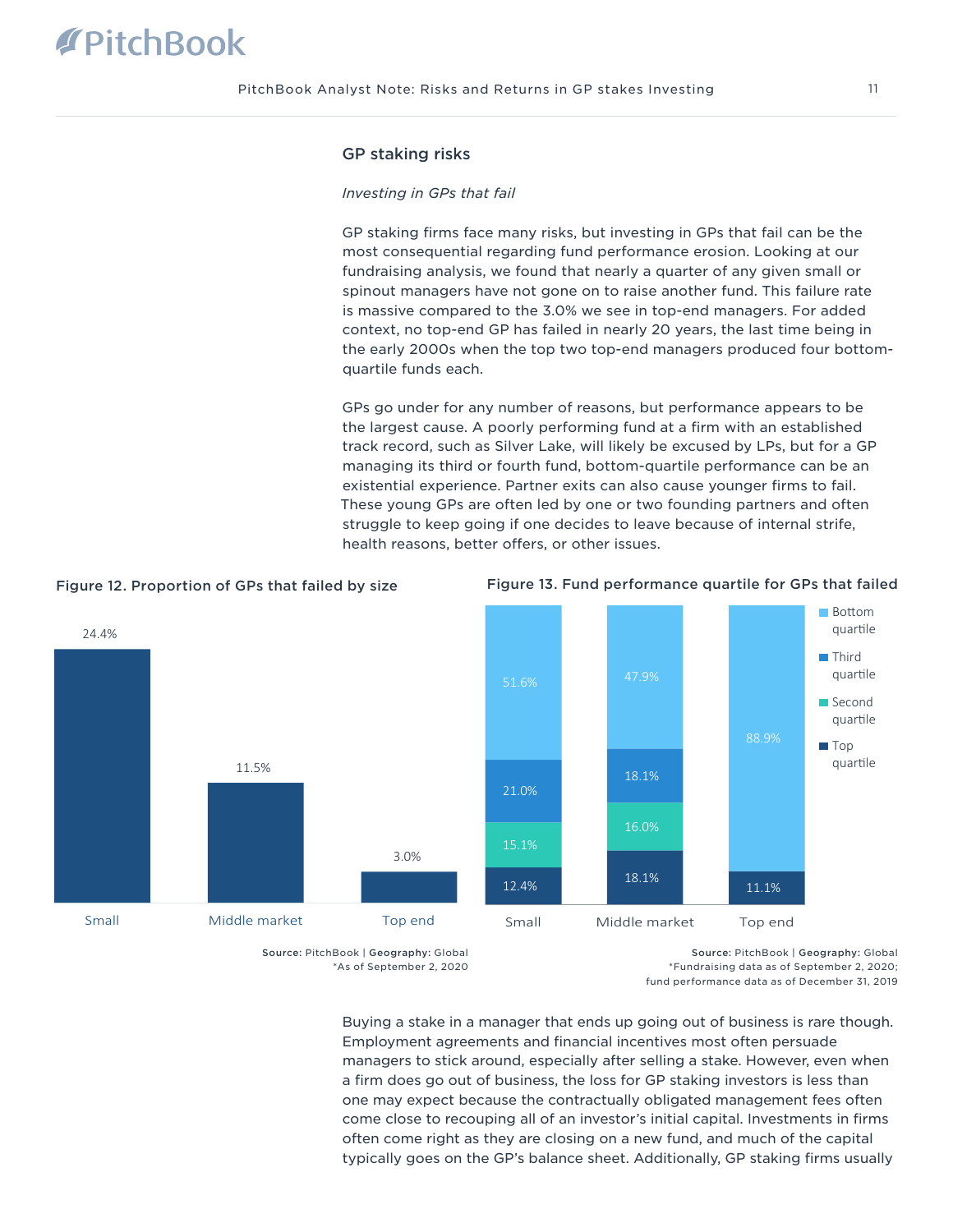buy into the earned but unrealized carry a manager already has, and they can receive payments of management fees and carry a decade into the future, even if a manager fails to raise another fund. GP stakes investments into topend and middle-market managers will often return between 0.7x and 0.9x even if the manager fails. GP stakes investments into small firms often return more than 1.0x in the event of a firm failure because the purchase price is so low.

### *Investing in GPs that do not grow*

GP staking firms also risk investing in managers that end up slowly shrinking or not growing at all, which is a more common issue than managers going under completely. As we see, nearly one-third of the small or spinout managers fall into the negative-to-no growth bucket, while nearly 40% of the top-end GPs do. However, this outcome still allows GP staking firms to produce respectable returns. Using a 12-year holding period, we estimate that buying a stake in a middle-market firm that does not grow can still produce a gross MOIC of 2.25x and a gross IRR of 15% in that time frame. Curiously, returns are nearly evenly distributed among each quartile of top-end, middle-market, and small managers with negative to no growth. Looking at the underlying data, some of the GPs that have negative-to-no growth with top-quartile performance pursue lower step-ups and take more time between funds—perhaps staying disciplined to following their strategy—while GPs with third quartile and bottom-quartile funds are shrinking.

Figure 14. Proportion of GPs in the negative-to-no growth cohort by size





Figure 15. Fund performance quartile for GPs in the negative-to-no growth cohort



Source: PitchBook | Geography: Global \*Fundraising data as of September 2, 2020; fund performance data as of December 31, 2019

### *Strategic planning*

Longer-term business value also poses a risk (and potential upside driver) in GP stakes investments. While an enduring business is typically more certain with longer-term outperformance, small back- and middle-office tweaks can help the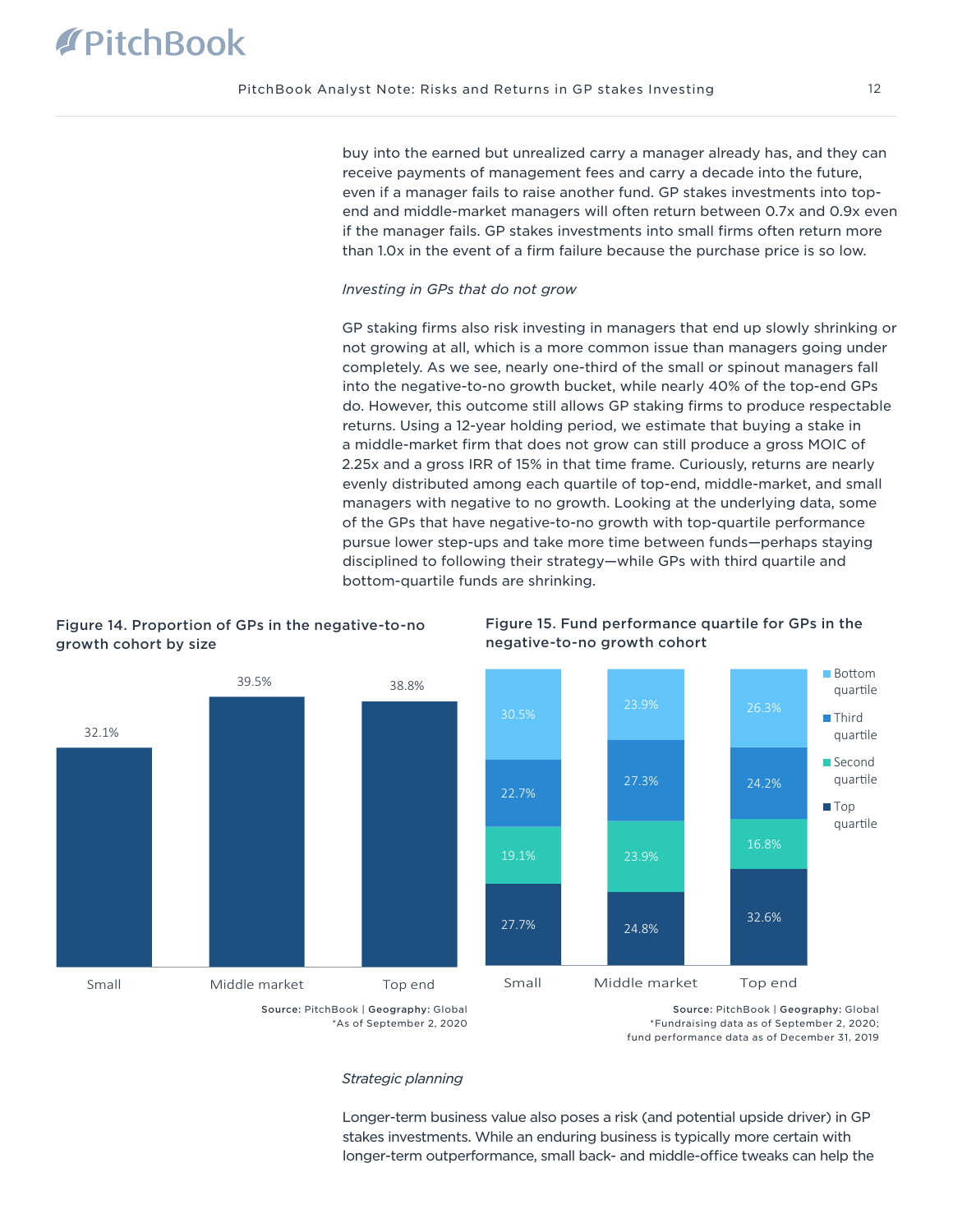GP institutionalize and last for multiple generations. This is not to say that GPs that sell a stake need extensive work to be viable long term, but rather each manager has their own unique set up that must change with time, especially if the GP wants to be in business for generations to come. One of the first things GP staking investors look to implement is a succession plan to mitigate key person risk. Succession planning is often a difficult balancing act because GP stakes firms may be dealing with big personalities looking to remain in control for longer than the next generation would like. Two ways around this are to have multiple executives at the top, making a firm less reliant on one individual, and to create an ownership culture. An ownership culture is often a great way to retain the junior directors. In fact, many GPs use some of the equity sale proceeds to boost the next generation's firm ownership percentage. Additional areas where GP staking firms may help the managers in which they invest include marketing, IR, legal, HR, and other internal operations. Some decisions, such as when to stop outsourcing legal counsel and HR, can have longer term effects on business value as the GP scales. For all these reasons and more, it is imperative that GP staking firms plan at least one generation ahead and have the resources to help when partner firms need to make operational changes.

### *Deal terms and rights*

While we do not expect all LPs and non-GP staking investors to understand the minutiae of every GP stakes deal, it is important to have a broad understanding of how the deal terms and rights protect the investors and align interests between parties in what is meant to be a decade-plus-long partnership. Some GP stakes firms will seek a lower headline price by conceding on key deal terms and rights. On the other hand, some GPs can secure more favorable terms on certain points as they leverage their position in times of heightened buy-side competition. Furthermore, it is important to know whether rights transfer with equity ownership or whether any new buyer must go back and renegotiate with the GP before any investors are granted liquidity. The following terms and rights are meant to be a generalized overview of where the industry is headed, and industry participants should understand that GP stakes arrangements between a GP and an LP—such as a family office or insurance company—is likely to be even more bespoke.

Several deal terms and rights help GP stakes firms derisk investments from the start. Joseph Schwartz, an investment funds and M&A attorney at Sidley Austin who has drafted and advised on many GP stakes legal documents, provided us with more context. "GP stake buyers often seek more robust minority protections and governance rights as compared to a minority investor in a private operating company," he said. "In the VC space, for example, operating companies tend to be financed by multiple investors over a number of financing rounds, so the nature and extent of minority protections are few and typically limited to preservation of core economics. GPs, on the other hand, typically are proprietary and closely held businesses that (usually) partner with a single GP staking firm. Further, certain GP stake investors want to—and may be expected to—help institutionalize the GP, so a heightened level of involvement and associated rights are common."2

More so than a typical operating company, the assets of a GP's business are people and their networks, which raises employment, competition, and reputational issues. Because of this, GP staking firms may take out life insurance on key persons.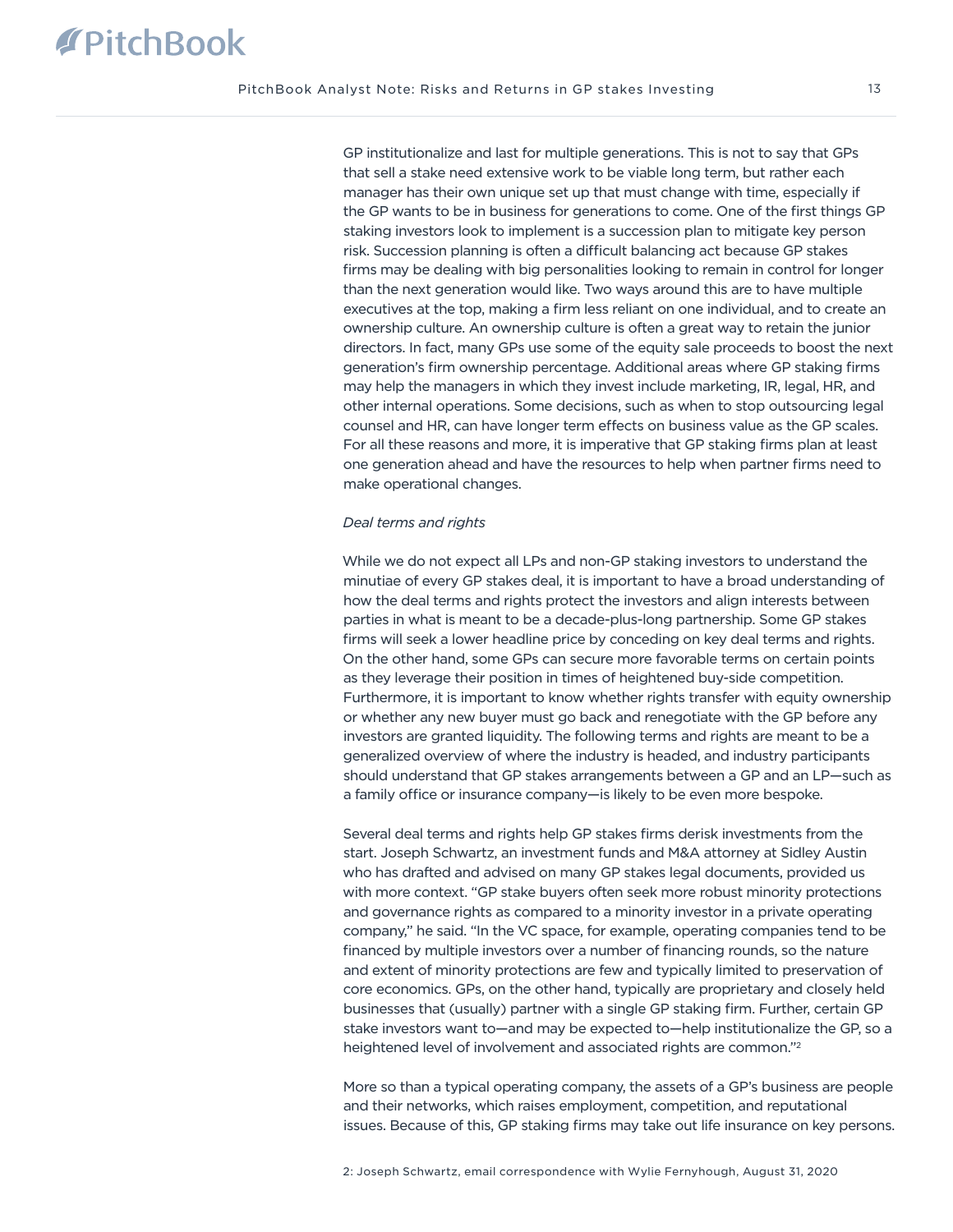Furthermore, GP staking firms often seek long-term employment contracts for the key person(s) at the target firm and likely also include non-compete and nonsolicitation restrictions. The GP stakes investor will likely also include consent rights surrounding termination of key person(s) in a deal.

From a governance perspective, although most GP stakes investors are not interested in day-to-day control of the GP in which they are investing—especially the investment decisions that GP target makes—they will often demand certain information and management access rights. For some, a limited set of veto rights over significant events and basic inspection and access to information rights will suffice. For most, however, checks and controls on GP governance are more important and robust. Many GP stakes deals also include representation by the investor on the target GP's board (or similar governing body) and/or management committee observer rights. Governance rights may also include limitations on certain expenses, cooperation covenants with respect to tax matters, and even redemption rights in case of adverse events. According to Schwartz, "A crucial, but sometimes overlooked, point is the governance arrangement between or among the controlling principals. For example, deadlock resolution mechanics (e.g., buy/ sell provisions) in the case of a GP under joint control of multiple principals is important, as a GP stakes investor may otherwise suffer significant value erosion if an irreconcilable dispute emerges among the active, controlling principals."<sup>3</sup>

From an economic perspective, GP stakes investors often seek additional riskmitigating features, such as protections against dilution (with certain exceptions) and economic leakage. In all cases, the buyer receives preemption rights. GP stakes deals also typically include consent rights pertaining to: non-pro-rata distribution of equity; issuance of securities that rank senior to those issued to the GP stakes buyer; registration rights in the event of an IPO, firm mergers, acquisitions, or divestitures; materially changing the firm's capital structure, governance, or accounting methods; related party transactions; conducting business through a non-wholly owned subsidiary; delaying distributions other than for ordinary course reserves and/or some agreed upon "cushion," and more. Some additional protections that GP stakes investors may seek include: tag-along sale rights, restrictions on transfers to competitors, rights of first offer or refusal on any equity or asset transfers, a mutual "standstill" on ownership transfers for some time, and restrictions on majority sales unless a certain return threshold is met.

# *LP risks*

LPs face the added layer of risk in selecting a manager that goes under and thereby letting uncalled capital sitting idle for a few years. LPs that commit to only one or two GP staking firms targeting the middle market or small GPs could end up seeing little to no return on what was supposed to be their entire GP stakes allocation if a GP staking firm fails to secure a final close on their fund. While this risk is somewhat lessened if the GP never calls down the capital, earmarking a \$20 million-plus commitment to a GP that goes under can still drag on overall performance. There are currently four to six firms seeking stakes in middle-market GPs and actively raising capital, with a similar number targeting small and spinout managers. Some are already showing signs of stress and, if history is any indication, one or more are likely to fail. We have seen this with firms such as Magnetar, GP Interests, and Cannon Street Capital, among others, that sought to raise GP stakes capital for a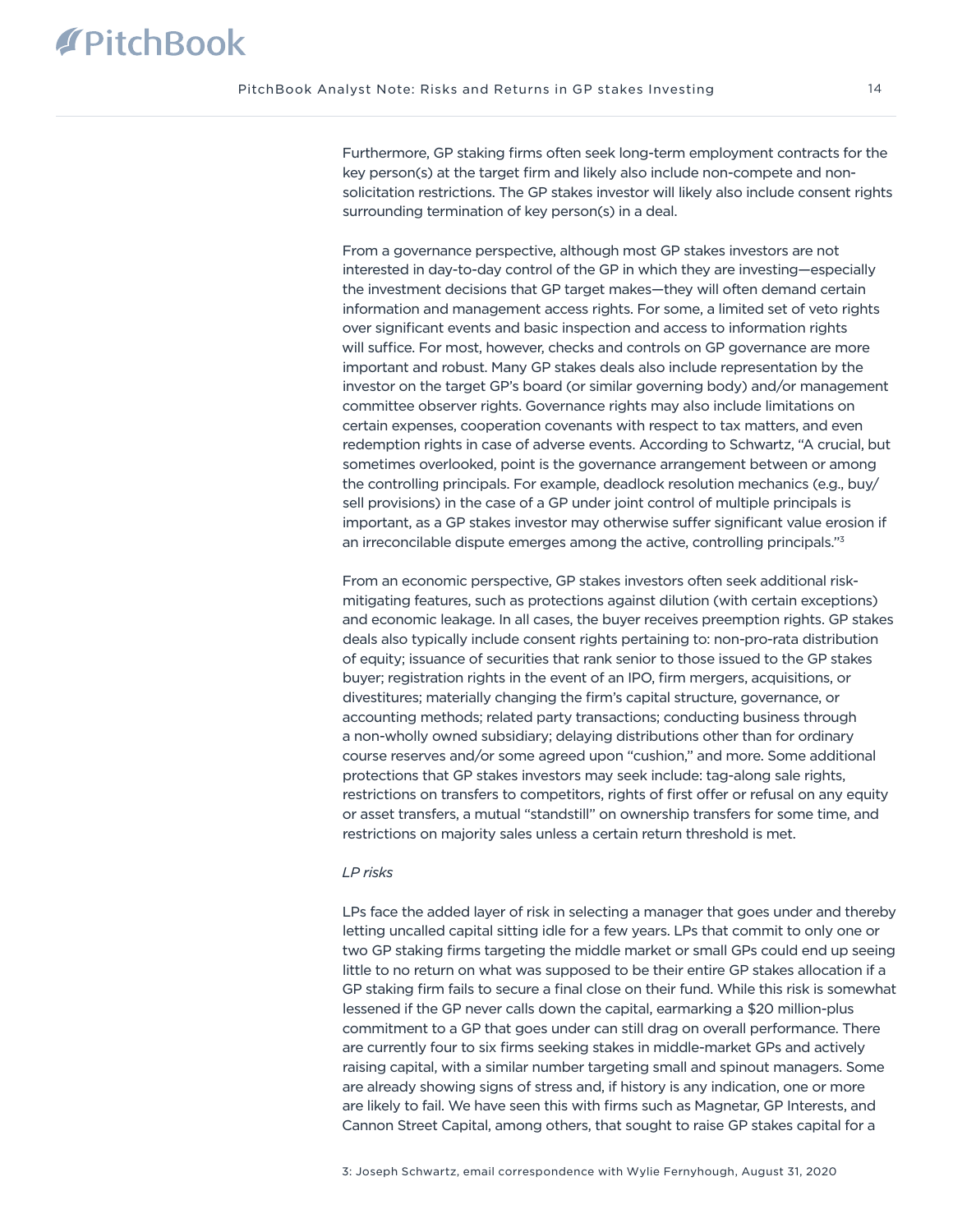couple years before calling it quits. However, LPs contend with the risk of failure in any allocation to a first-time manager and will undertake the same diligence process to vet these firms. LPs must also be aware of whether the GP stakes investor prioritizes raising capital and investing no matter the cost or whether there is a focus on deal price, terms and rights, and forging a long-term partnership.

The risk of backing a GP staking firm that fails is not very relevant when LPs allocate to Dyal, Petershill, or Blackstone, which is why the top three firms active in this strategy continue to garner outsized proportions of capital raised for it. Some LPs are willing to trade five percentage points of return if they can be more certain of an investment's outcome.

However, GP staking firms focused on the middle market in particular seem to have learned from past mistakes. Some, including Stonyrock and RidgeLake, pursued sizable amounts of seed capital, which helps to derisk LP commitments by allowing these newer managers to make several GP stakes investments and prove out their thesis and process ahead of time. Other GP staking firms, such as Bonaccord, Stonyrock, and Investcorp Strategic Capital Holdings, have also partnered with large institutional asset managers, which can help lift them off the ground sooner and provide more value to the GPs in which they invest. These changes may help more GP staking managers from this generation—including those targeting the middle market, spinout, and small managers—find success. LPs also take less risk when allocating to first-time GP stakes funds that have already raised substantial amounts of capital. For example, Bonaccord Capital Partners has now reportedly surpassed the halfway point of its fundraising target, meaning LPs committing to the fund now are taking less risk than LPs that committed a year or more ago.

# Conclusion

In GP stakes investing, both risks and returns are high. Many LPs choose to mitigate some of those risks by investing with top-end GPs but may miss out on the potential returns generated by some middle-market or small manager-focused GP staking firms. With so much capital flowing into both veteran firms and newcomers in the GP stakes market across so many deals, we believe we are living through the most exciting time in the strategy's history. As this transaction type becomes more normalized as a means for GPs to raise permanent capital and/or hasten their growth plans, it should allow for more deals to close and capital to be deployed, especially with middle-market and small managers. We also believe change is in store for GP stakes, with a good chance that one firm exits the market and a new firm likely enters in the next 12 to 18 months. With all this attention on fundraising and deals, eventual liquidity options have received much less interest. We will be watching the market closely and continue to follow its evolution and plan on covering monetization options in an upcoming GP stakes research report.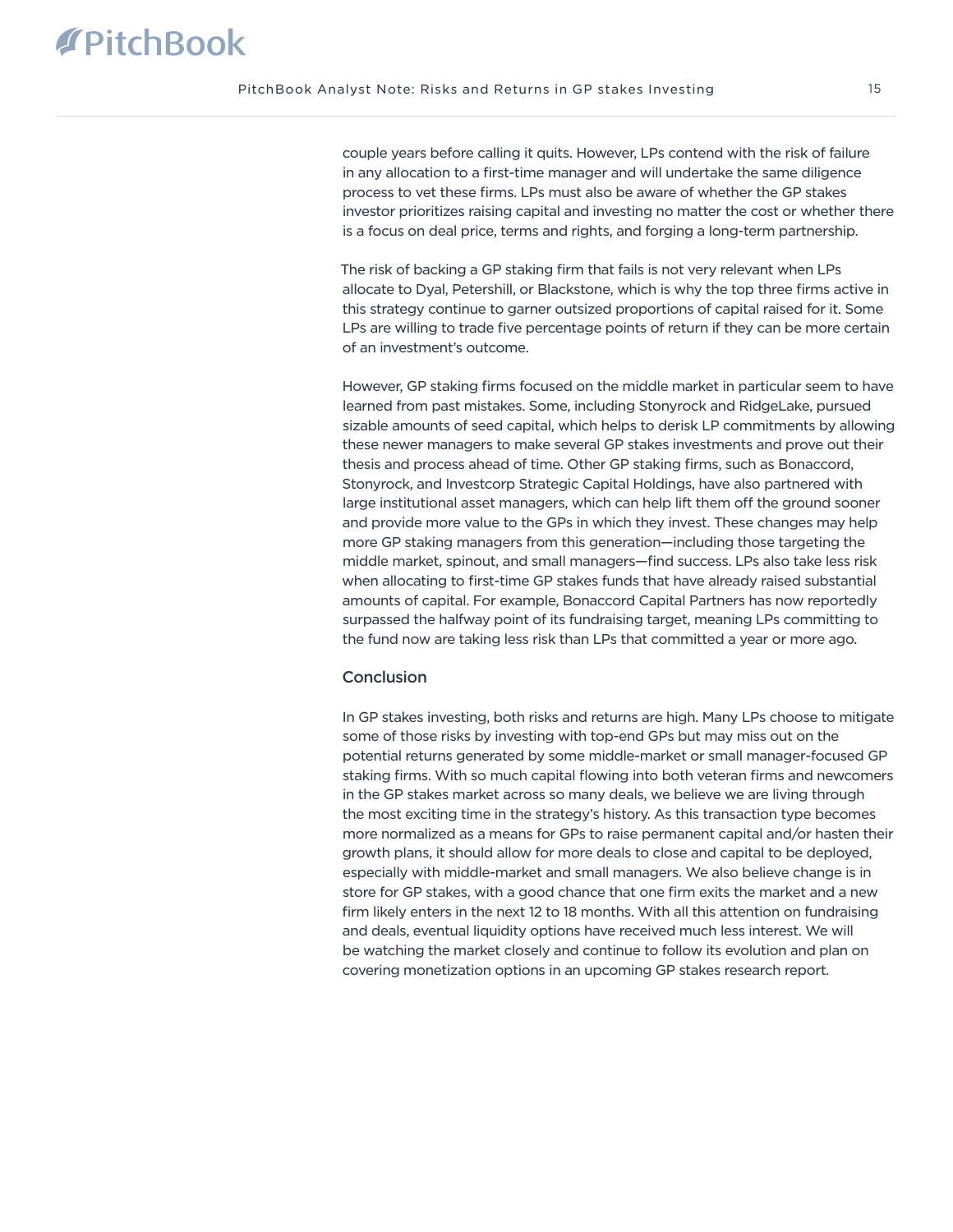# Appendix

### Figure 16. Scenario analysis assumptions

| <b>GP size</b>   | <b>Metric</b>               | <b>Firm failure</b> | No growth           | Low growth     | <b>Base case</b> | <b>Bull case</b> |
|------------------|-----------------------------|---------------------|---------------------|----------------|------------------|------------------|
|                  | NTM ENI entry multiple      | 10.5x               | 10.5x               | 10.5x          | 10.5x            | 10.5x            |
|                  | NTM ENI exit multiple       | <b>NA</b>           | 9.5x                | 10.5x          | 11.0x            | 11.5x            |
|                  | Target GP fund gross MOIC   | 1.0x                | $1.5x$ then $2.25x$ | 1.9x           | 2.1x             | 2.35x            |
|                  | Target GP fund length       | 12 years            | 12 years            | 12 years       | 12 years         | 12 years         |
|                  | Number of strategies        | $\overline{2}$      | $\overline{2}$      | $\overline{2}$ | 2                | $\overline{3}$   |
|                  | Target GP fund step-ups     | <b>NA</b>           | $-$1B$ then $0\%$   | \$500M         | 25% then +\$1B   | 35%              |
| Top end          | Beginning fund size         | \$4.5B              | \$4.5B              | \$4.5B         | \$4.5B           | \$4.5B           |
|                  | Ending fund size            | <b>NA</b>           | \$3.5B              | \$6.0B         | \$7.6B           | \$11.1B          |
|                  | Target GP 2nd fund step-ups | <b>NA</b>           | Discontinued        | \$50M          | 25%              | 35%              |
|                  | Beginning 2nd fund size     | \$850M              | \$850M              | \$850M         | \$850M           | \$850M           |
|                  | Ending 2nd fund size        | <b>NA</b>           | <b>NA</b>           | \$1.0B         | \$1.7B           | \$2.1B           |
|                  | GP stake holding time       | <b>NA</b>           | 12 years            | 12 years       | 12 years         | 12 years         |
|                  | NTM ENI entry multiple      | 8.0x                | 8.0x                | 8.0x           | 8.0x             | 8.0x             |
|                  | NTM ENI exit multiple       | <b>NA</b>           | 7.0x                | 8.0x           | 9.0x             | 10.0x            |
|                  | Target GP fund gross MOIC   | 1.0x                | 1.5x then 2.25x     | 2.1x           | 2.35x            | 2.5x             |
|                  | Target GP fund length       | 12 years            | 12 years            | 12 years       | 12 years         | 12 years         |
| Middle<br>market | Number of strategies        | $\mathbf{1}$        | $\mathbf{1}$        | $\mathbf{1}$   | $\mathbf{1}$     | $\overline{2}$   |
|                  | Target GP fund step-ups     | <b>NA</b>           | -\$500M then 0%     | 15%            | 30%              | 45%              |
|                  | Beginning fund size         | \$2.0B              | \$2.0B              | \$2.0B         | \$2.0B           | \$2.0B           |
|                  | Ending fund size            | <b>NA</b>           | \$1.5B              | \$3.0B         | \$4.4B           | \$6.1B           |
|                  | GP stake holding time       | <b>NA</b>           | 12 years            | 12 years       | 12 years         | 12 years         |
|                  | NTM ENI entry multiple      | 6.0x                | 6.0x                | 6.0x           | 6.0x             | 6.0x             |
|                  | NTM ENI exit multiple       | <b>NA</b>           | 5.0x                | 6.0x           | 7.0x             | 7.5x             |
| Small            | Target GP fund gross MOIC   | 1.0x                | $1.5x$ then $2.25x$ | 2.1x           | 2.35x            | 2.5x             |
|                  | Target GP fund length       | 12 years            | 12 years            | 12 years       | 12 years         | 12 years         |
|                  | Number of strategies        | $\mathbf{1}$        | $\mathbf{1}$        | $\mathbf{1}$   | $\mathbf{1}$     | $\mathbf{1}$     |
|                  | Target GP fund step-ups     | ΝA                  | -\$125M then 0%     | \$50M          | 30%              | 50%              |
|                  | Beginning fund size         | \$500M              | \$500M              | \$500M         | \$500M           | \$500M           |
|                  | Ending fund size            | <b>NA</b>           | \$375M              | \$650M         | \$1.1B           | \$1.7B           |
|                  | GP stake holding time       | <b>NA</b>           | 12 years            | 12 years       | 12 years         | 12 years         |

#### Source: PitchBook

*Note: We assume all GP stakes deals are evenly split between management fee and carry. Some deals are structured to have 20% fees and 10% carry, for example, but they are also evenly split because half of the carry is expected to be allocated to individuals at the firm meaning it is 20% of the GP's carry, matching the fee percentage. Additionally, we assume that all staking deals give the buyer 100% pro-rata economics but are paid out over four years at the top end, three years at the middle market, and two years for small & spinout. We assume 50% of carry is allocated to the GP's staff and half is allocated to the GP, effectively giving it a 50% margin in all cases.*  For top-end GPs, we assumed a 60% net margin for management fees. In the no-growth scenario, we dropped the margin to 55% in Year 8. For middle-market GPs, we *assumed a 50% net margin for management fees. In the bull scenario, we raised the margin to 55% in Year 8 and beyond. In the no-growth scenario, we cut margins to 45% in Year 8 and beyond. For small GPs, we assumed a 40% net margin for management fees. In the bull scenario, we boosted the margins to 45% in Year 8 and beyond. In the failure scenarios, we assumed management fee margins diminished by five percentage points per year in Year 6 and beyond and assumed no terminal value for all GP sizes. For time between funds, we used four years across the board. We could have been more aggressive in assumptions for the top-end and middle-market but felt we should not underwrite perfect fundraising. Additionally, while the four-year span was more appropriate for small GPs, our step-up assumptions are very conservative, likely underestimating returns in the base and bull cases. The bull cases in the middle market and top end assume a new \$850 million strategy is launched when the stake is sold.*